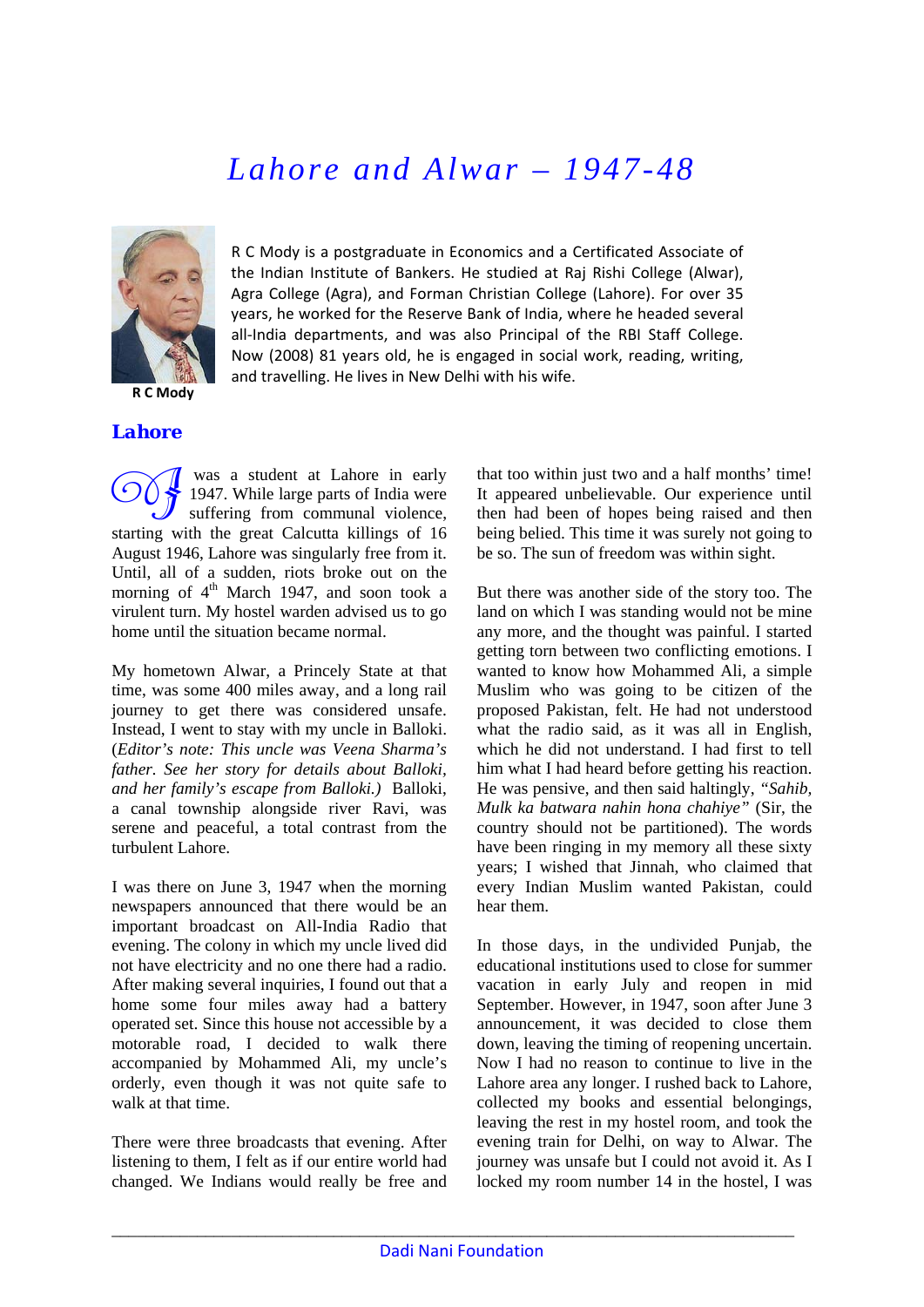fully confident that I would be back in Lahore in or about September, regardless of whether the city would be in India or the proposed Pakistan.

## *Alwar*

After all these tumultuous weeks in Lahore and its environs I expected to find Alwar peaceful, rather dull, where I thought I would engage people with my stories and experiences in would-be Pakistan. But, Alwar was buzzing with numerous activities connected with the coming events. The city was witnessing a steady inflow of displaced persons from the riot-infested areas of West Punjab; interestingly I myself was mistaken for one by fellow passengers in the Delhi-Alwar train when they learnt that I was coming from Lahore. These were the 'early birds', mostly from northwest Punjab, who foresaw trouble and moved out before the situation worsened, probably with the hope that they would return soon – but they never could. There was a similar inflow from Sindh a little later, and brought in a 20-year old Lal Krishna Advani, who then lived in Alwar for next ten years, as stated in his autobiography.

As I remember it, an atmosphere of mutual hate and suspicion was building up in Alwar between the two major communities, who had so far lived mostly in peace with each other.

I found that the Alwar state government was looking upon the coming  $15<sup>th</sup>$  of August not as the date of India's independence but of the lapse of British Paramountcy over the Maharaja, who would become a sovereign ruler of an independent kingdom. Such thinking was spearheaded by a coterie around the Maharaja headed by his recently appointed Dewan, whom I heard delivering fiery speeches inciting people against the national leaders who were on way to assume power in Delhi. I heard ordinary people saying that the *dhoti-topiwalas*, i.e., the Congress party, cannot rule the country.

I felt then that the Maharaja had abandoned his basic *dharma* of looking after the welfare of all his subjects, irrespective of caste and creed, and assumed the role of a protector of Hindu interests. It became a common sight, never witnessed earlier, to see a paramilitary force named Samant Infantry bullying citizens, telling them that the State belonged to Hindus, and all others were second-class citizens. During

morning and evening walks, I heard such stories again and again from people narrating their experiences in hush-hush tones. The progressive and patriotic elements started getting isolated and looked at the turn of events helplessly. The atmosphere was gradually becoming suffocating for them. Were we reverting to the Middle Ages, I often wondered? I did not experience such events in my life at any other point in my life, except, to some extent, thirty years later during the Emergency (1975-77).

August 15, 1947 came and went. In Alwar, India's tricolour was not hoisted on any public buildings. It could be seen only at the office of local Praja Mandal, a local affiliate of the Congress party, or inside a few homes like ours. The Alwar administration insisted that the State had acceded to Indian Union in respect of only three subjects, *viz.*, Defence, Foreign Affairs and Communications. Further, the arrangement was in the nature of a pact that did not make Alwar a part of India. What would one who lived to see freedom all these years feel?

My worst memories of those days are of the communal holocaust Alwar suffered. Alwar city had a very visible and polished Muslim community, and some of my best teachers and close friends were Muslims. They all disappeared without bidding any one of us goodbye. We do not know what their fate was except of one who was the State's Army Chief. There were rumours that he was killed while trying to escape. So, I was greatly pleased when some months later I bumped into him in Connaught Place in Delhi. "Where are you Sir?" I asked him. "Don't you know?" he said pleasantly, "I am now Pakistan's Deputy High Commissioner to India."

An activity that became common in Alwar at that time was *Shuddhi* (purification). It was a euphemism for the conversion of Muslims into Hindus. One could see it going on in street corners. A barber would shave off most of the head of the person undergoing *Shuddhi*, leaving behind a *choti* (tuft of hair), which would mark him as a Hindu. Then, the man would be forced to smell and lick a piece of rotten pig's bone, an act that would be taboo for a Muslim. Finally, a revenue department official, who was standing by, would issue him a *Shuddhi* certificate. This would enable the convert to reclaim his land or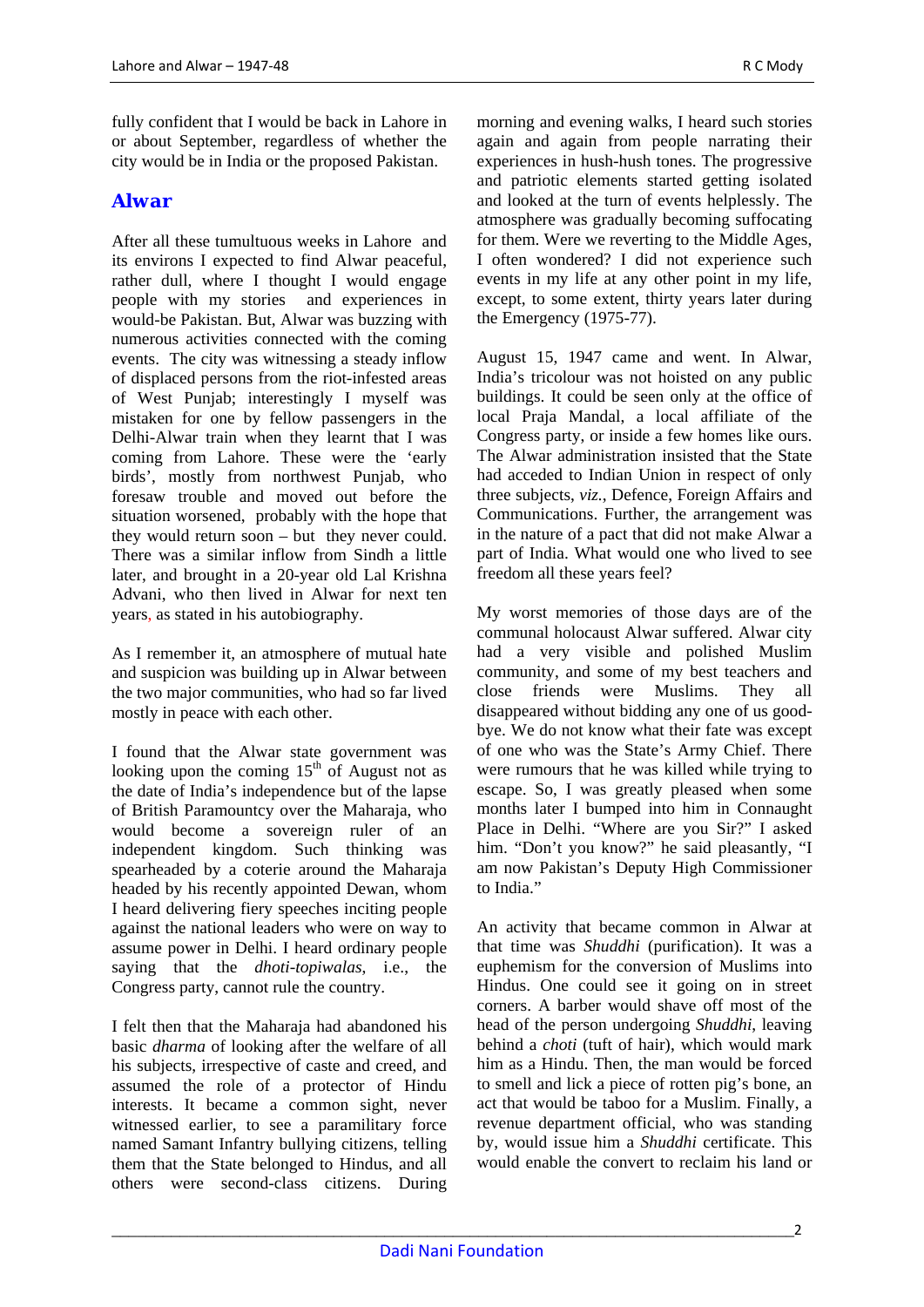property that had been confiscated – under what law, I could not know.

I have a vivid recollection of two persons who underwent *Shuddhi*. One was our family compounder, Munshi Khan who became Munshi Ram, although we kept on calling him Munshiji both before and after his change of faith. One morning, I was waiting for him to come to dress an injury that I had suffered. But Munshiji, normally punctual, did not come that day. Soon, I got word that early that morning he had joined a convoy leaving for Pakistan, leaving only a memory behind.

The forced conversion of a prominent Muslim couple was much more sorrowful. He was renamed Ram Singh and his wife became Sushila Devi. A murderous gang gathered in front of their prestigious mansion, and threatened them until they agreed to consume *Ganga jal* reverentially – which would mean that they had become Hindus. Later, when our family went to them to give them emotional support, we felt that their situation was truly pathetic. At their suggestion, we agreed to take them to our family garden for Janmashtami celebrations. Sushila Devi accompanied us enthusiastically but her husband backed out at the last moment, muttering, "*Main aata zaroor, par meri tabiyat thik nahin hai, agle baar zaroor aaoonga"* (I would surely have come but I am not well; next time I will surely come). In March 1948, after the administration of Alwar was taken over by the Government of India, they took back their original names.

Yet another series of events was the demolition of the city mosques. I saw two such acts. The demolition started with some gangs using their hands amateurishly to break down the mosques. Then, police jeeps arrived with some labourers carrying iron rods to help complete the task. The crowds witnessing these events relished them but I felt anguished. Perhaps today nobody in Alwar remembers that 60 years ago the Nangli circle near the Collector's residence, a major landmark in the city, was the site of the prestigious Nangli-ki-Masjid.

Towards the end of January 1948, I went to Delhi to try to find out what should I do about my University examinations, which I had been scheduled to take in Lahore in 1947. No one in Delhi had any answers. Meanwhile, the DelhiAlwar trains had been suspended, which made it difficult for me to return to Alwar. In search for a ride back to Alwar in an official vehicle, I went to the Delhi residence of the Dewan of Alwar, who was also a member of the Constituent Assembly, nominated by the Maharaja. I found him lecturing his audience on his old theme of how Gandhi and other national leaders were harming the country. Events sometime take a turn when you least expect them to do so. While I was listening to him, the news came that Gandhiji had been assassinated. The fate of India changed – and of Alwar, too.

A few days later, on February 7, 1948, the All-India Radio news at 9 pm – the main way of getting official national news in those days – began with the report that the Maharaja of Alwar was suspected to have a hand in Gandhi's murder, and that the Maharaja and his Dewan were under house arrest in Delhi. My parents, who were loyal to the Maharaja, were shocked; my mother prayed for him.

I was lost in mixed feelings. Alwar's isolation from free India, which had been tormenting me, had come to an abrupt end. The Indian flag was hoisted on the State secretariat in mid February 1948. We felt that we were a part of free India at last, though the delay was just six months, which is not a long time in the history of a nation.

While the Maharaja was still detained in Delhi, Sardar Patel suddenly visited Alwar. Some of us expected that he would angrily criticise Alwar's behaviour since August 1947. But, no, he was easy and full of humour. He said children some time make mistakes, and it was for parents to correct them. He said he was sure the people of Alwar would henceforth be dutiful citizens of the great country. All the tensions that had built up in my mind since my return from Lahore in June 1947 melted within moments.

After a few days, the Maharaja was honourably exonerated. However, the 173-year rule of his dynasty over Alwar had ended. Alwar State was merged with the States of Bharatpur, Dholpur and Karauli to form Matsya Union with Alwar as its capital. Matsya is the name in the Mahabharata of the kingdom in which the Pandavas hid themselves during their *agyatwas*. The Mahabharata had fascinated me since childhood and I felt thrilled. So many dramatic changes in a matter of days! And a year later